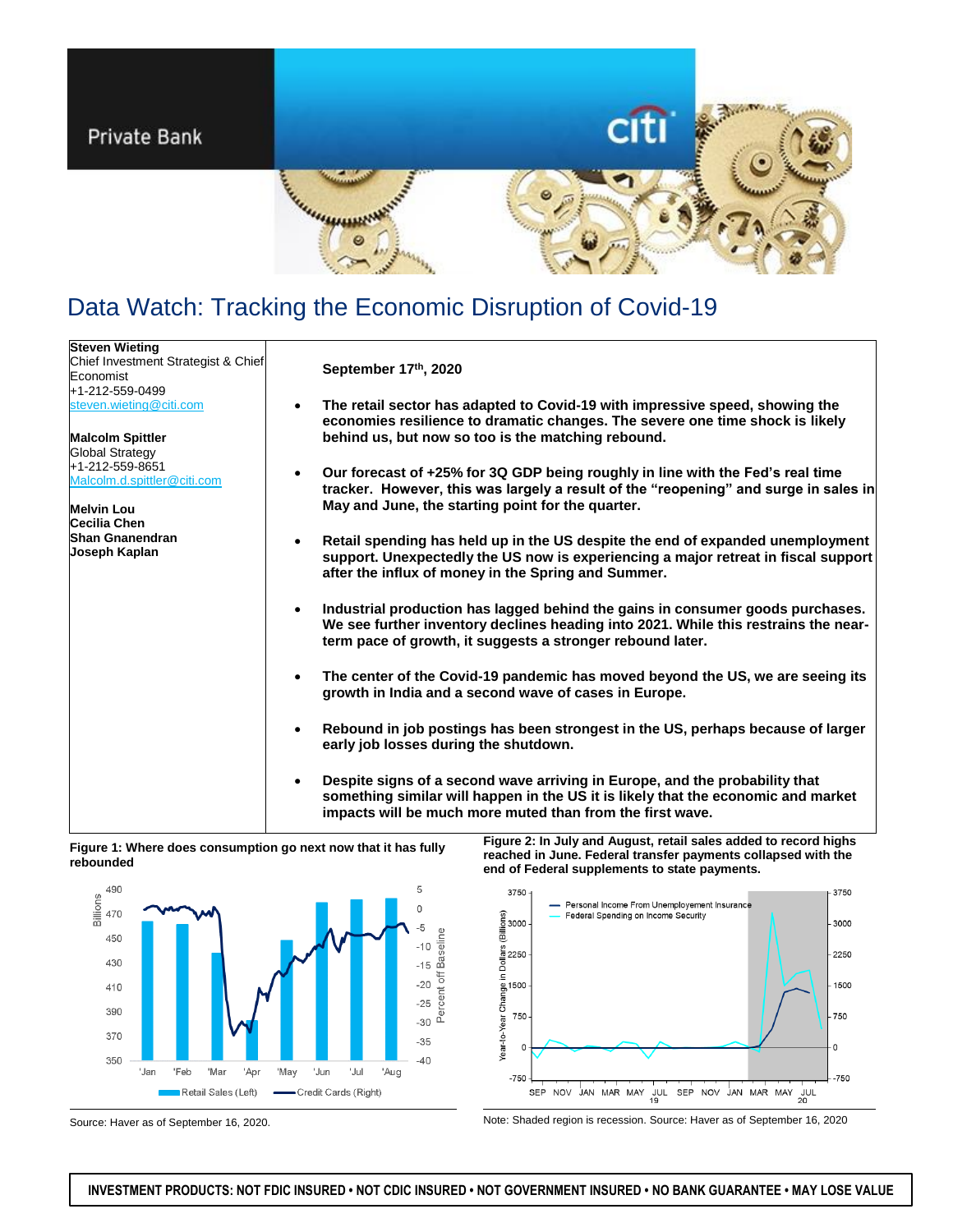



Note: Shaded region is recession. Source: Haver as of September 16, 2020

**Figure 5: US Industrial Production Has Lagged Retail Sales, and Suggests Further "Catch Up" In Time Figure 6: US Consumer Sentiment Weaker**



**Figure 7: Meanwhile the US is no longer the center of the Coronavirus Pandemic**



**Figure 4: Transfers Helped Retail Sales Recover even as earned income languished and savings grew**



Source: Haver as of September 16, 2020.



Source: Haver as of September 16, 2020 Shaded areas are recessions. Source: Haver as of September 16, 2020

**Figure 8: New Cases in India are Now the Fastest Growing While a Worrying Second Wave is Gaining Speed in Europe**

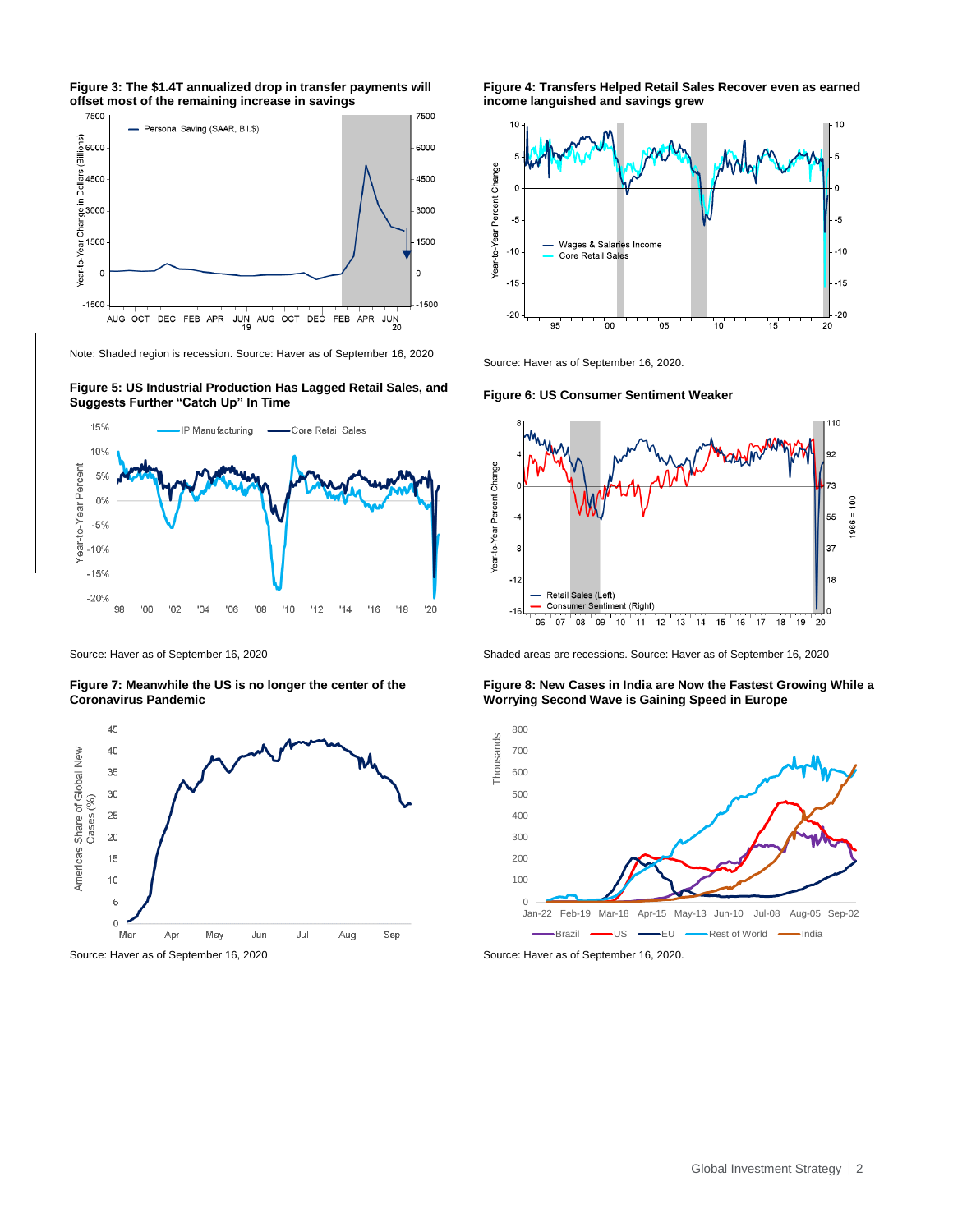**Figure 9: Spain and France have surpassed previous high weekly new case growth rates the Second Wave hits**



**Figure 11: US Leads in Total Indeed Job Postings Recovery But Has Slowed lately**



Source: Haver as of September 16, 2020 Source: Haver as of September 16, 2020

**Figure 13: US Has Seen the Largest Bounce in PMIs, While Japan Still is Signaling Contraction**



**Figure 10: Retail Sales in Germany and France have Rebounded While Italy and Spain Continue to Flounder**







**Figure 14: Oxford Economics Projections of Real Consumer Spending Show a Wide Spread from Positive Growth in China to nearly double digit contraction in Spain Still at Yearend**



Source: Haver as of September 16, 2020.<br>Source: Haver as of September 16, 2020.<br>Source: Haver as of September 16, 2020. opinion and are subject to change without notice and are not intended to be guarantees of future events